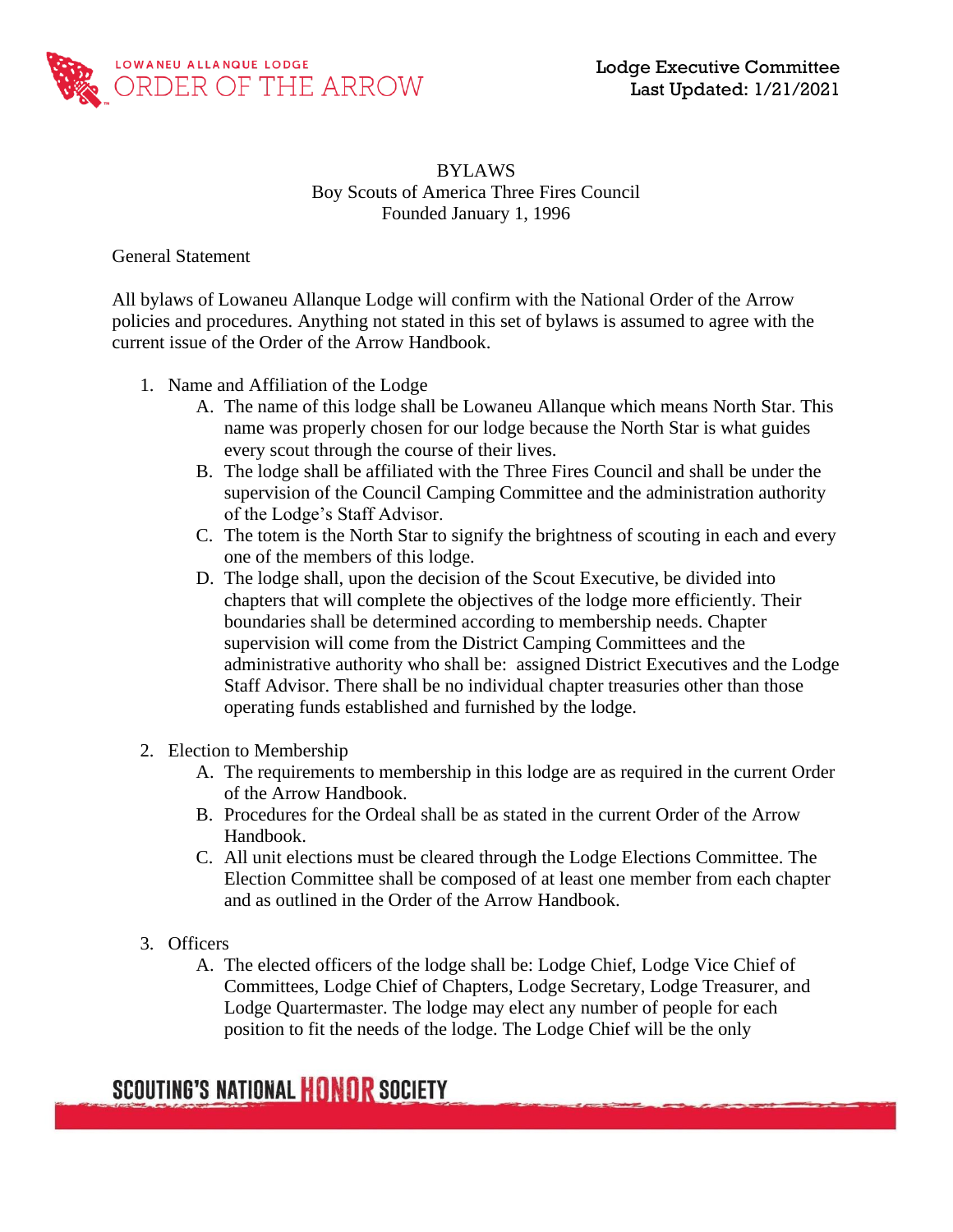

acceptation to this rule.

- a. Lodge Chief The Lodge Chief, in consultation with the Lodge Advisor, will be responsible for developing and executing a program for the lodge. He will also be charged with the responsibility of the lodge.
- b. Lodge Vice Chief of Committees The Lodge Vice Chief of Committees, in consultation with the Committee Advisors, will be responsible for: the promotion of the program and some of the committees of the lodge, to preside in the absence of the Chief, and to perform any other duties assigned to him by the Lodge Chief. Also will be in charge of all fellowships and banquets.
- c. Lodge Vice Chief of Chapters The Lodge Vice Chief of Chapters, in consultation with the Committee Advisors, will be responsible for: the promotion of the lodge program in the chapters of the lodge, presiding over some of the lodge committees in the absence of the Lodge Chief and the Lodge Vice Chief of Committees, and to perform any other duties as assigned to him by the Lodge Chief. He also appoints and oversees all election teams.
- d. Lodge Secretary The Lodge Secretary will be responsible for: keeping the minutes of all regular and called lodge meeting and to keep files of the records. He is also responsible for the overseeing of the sending out of notices of the regular meetings and to publish a newsletter at least quarterly.
- e. Lodge Treasurer The Lodge Treasurer will work with the Committee Advisors to put out an annual lodge budget to be presented and approved by the Executive Committee. He will also file a financial report at the end of each calendar year. He will be responsible for: the collection, disbursement, and the safekeeping of all lodge funds. He will also work closely with the Council Scout Service Center in maintaining lodge financial records.
- f. Lodge Quartermaster The Lodge Quartermaster will be responsible for all items sold by the trading post. He will also be responsible for manning and restocking the trading post, this includes the ordering of new patches by the loom. He is also responsible for the storing of all goods sold at the trading post. He will work closely with the Lodge Treasurer and the Executive Committee. All expenses must be planned in the budget.
- 4. Eligibility and Elections of Officers
	- A. Lodge officers shall be elected at the Fall Fellowship and installed at the same Fall Fellowship under the direct supervision of the previous officer of their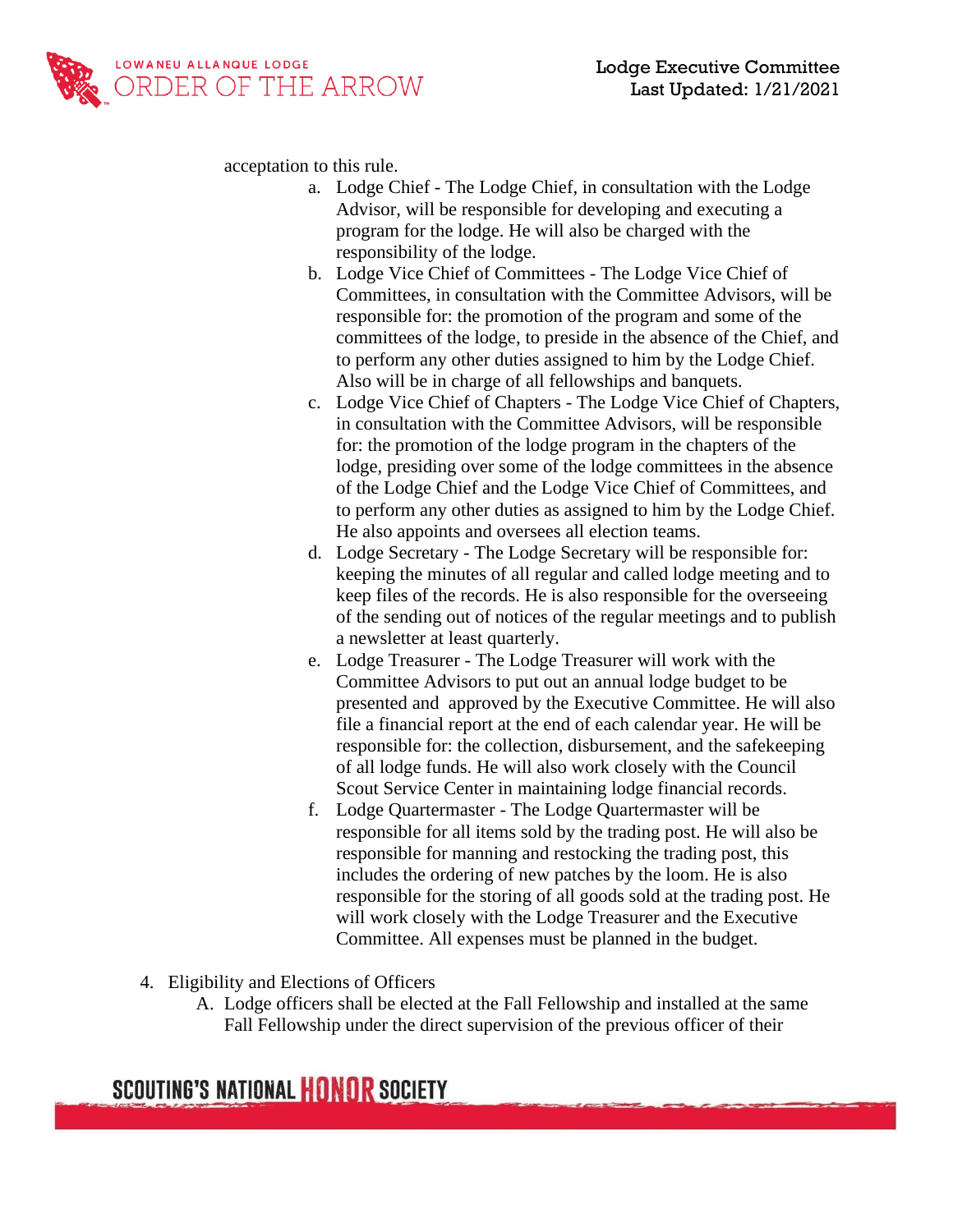

position. The lodge officer terms will extend from Fall Fellowship to Fall Fellowship. Each Chapter will have a limited total of twenty votes to allocate to

each position at the Fall Fellowship Officer Election. Each Chapter must have at least twenty members present to fully utilize their maximum number of votes. In the case that they have less than twenty members present, they may cast as many votes as they have members present.

- B. All chapter officers will have terms for the same periods of time and will be elected prior to the lodge officers. They will be installed at the time of election.
- C. All lodge and chapter officers must meet the following eligibility requirements:
	- a. A registered member in good standing of the lodge, council, and order.
	- b. Under 21 years old during the entire term in office.
	- c. All the candidates for elective office must agree that they will be present and ready to serve through their entire term.
	- d. All candidates must have approval of the Lodge Advisor and their Chapter Advisor.
	- e. All candidates must have achieved the Brotherhood honor by time of election.
	- f. All candidates must agree that if elected to office, they will take a nationally certified Lodge Officers Training Session of National Leadership Seminar at the earliest opportunity.
	- g. Any of these requirements can be wavered by the Lodge Advisor and Lodge Chief.
- 5. Executive Committee
	- A. The voting members of the Lodge Executive Committee shall be: the lodge officers, each Chapter Chief or designated representative. The Lodge Chief will only have a tie breaking vote. The chairman of every committee, Lodge Advisor, members of the Council Camping Committee, Chapter Advisors, the Council Scout Executive, and the Staff Advisor shall be non-voting members of the Executive Committee.
	- B. The duty of this committee is to prepare the business to be conducted at the regular and special meetings for the lodge and to act on business not requiring the entire lodge's presence. A simple majority of fifty percent of the committee shall be required to decide any and all issues of this committee.
	- C. The Lodge Advisor shall be appointed by the Council Scout Executive.
	- D. The Chapter Advisors shall appointed by the Lodge Advisor in consultation with the Council Scout Executive and the related Camping Committees
- 6. Committees
	- A. Membership in the lodge committees is open to the entire paying membership of the lodge. These committees shall have a chairman, under 21 years old, appointed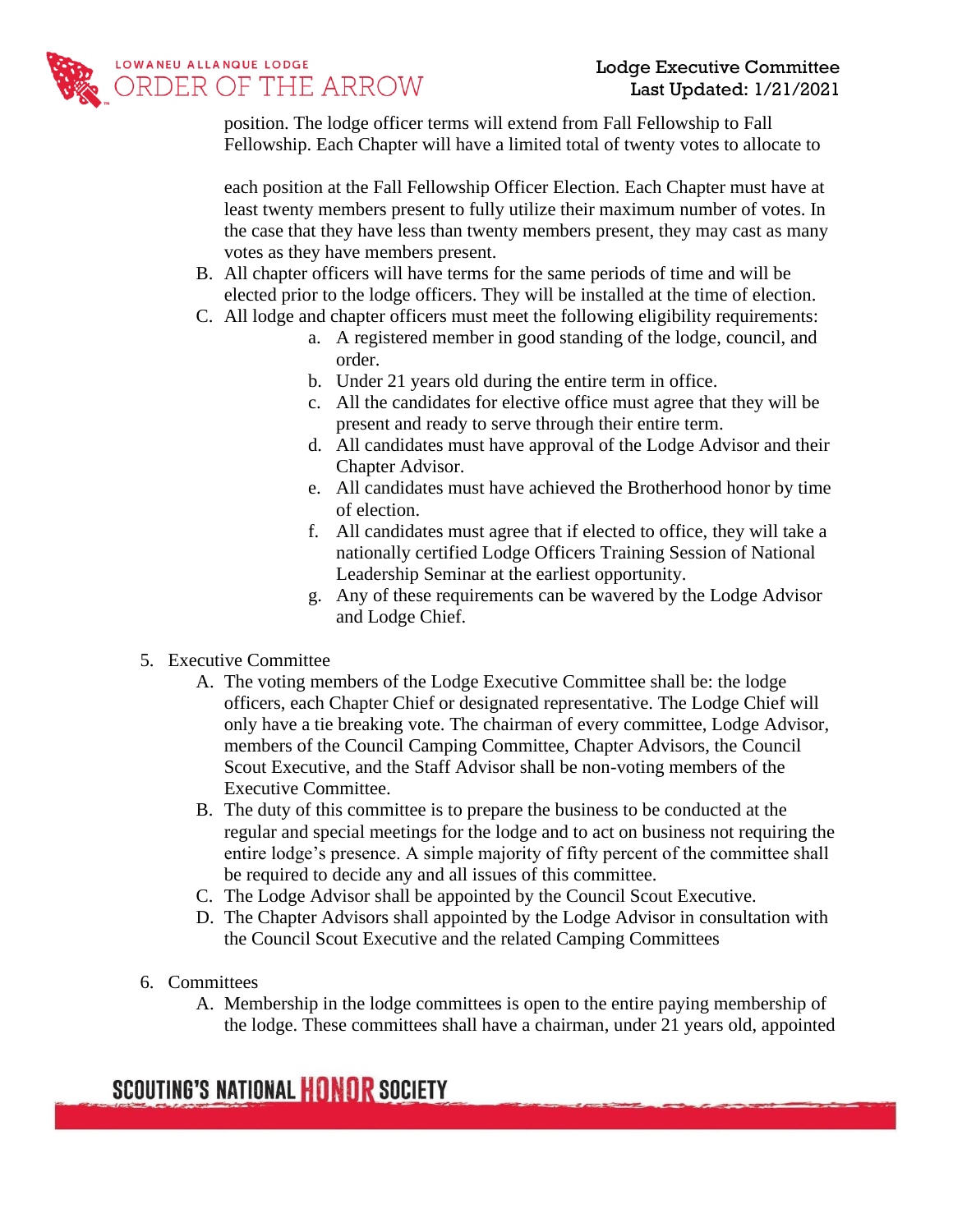

by the Lodge Chief and approved by the Lodge Advisor. A Committee Advisor, over 21 years old, shall be appointed by the Lodge Advisor and have the approval of the Staff Advisor. Committees have the duty and responsibility to perform the various function given to them and have the authority to make any decisions and plans necessary to complete the task assigned to them with the approval of the Executive Committee.

- B. All committees shall be appointed for a maximum period of one year.
- C. Each Chapter Chief shall appoint such operating committees for the chapters as may be required with the approval of the Lodge Executive Committee. All chairman shall be under 21 years old.
- 7. Records and Publication
	- A. The lodge shall notify its membership about lodge, chapter, sectional, regional, and national activities and other news through the lodge newsletter.
	- B. The Lodge shall publish the updated Lodge Bylaws document in a space in which all members of the Lodge and its Chapters can see at any time without being difficult to find, read, or view, and without the need to request them from any other person within the Lodge.
- 8. Vacancies of Lodge Officers
	- A. Vacancies of the lodge officers are created by written resignation to the Lodge Executive Committee or by physical inability of the person to fulfill his office as determined by the Lodge Executive Committee and with approval of the Lodge Advisor.
	- B. Upon the vacancy of the Lodge Chief, the vacant office shall be filled by the Lodge Vice Chief of Committees. Upon vacancy of any other elected officer, the Executive Committee shall elect, by a simple majority vote with approval of the Lodge Advisor, any active paid lodge member not holding an office to fill for the rest of the term.
	- C. Any lodge officer who does not fulfill his duties may be removed from his office, one month after his notification of his dismissal, by a two-thirds vote of the members present at the Lodge Executive Committee Meeting and the approval of the Lodge Advisor.
	- D. These same guidelines shall be used with chapter officer vacancies.
- 9. Lodge Meetings
	- A. The Lodge Executive Committee shall schedule lodge events as follows:
		- a. Spring Fellowship
		- b. Fall Fellowship
		- c. Winter Banquet and business meeting
		- d. Brotherhood Ceremony (one per year minimum)
		- e. Vigil Ceremony
		- f. Yearly Planning Conference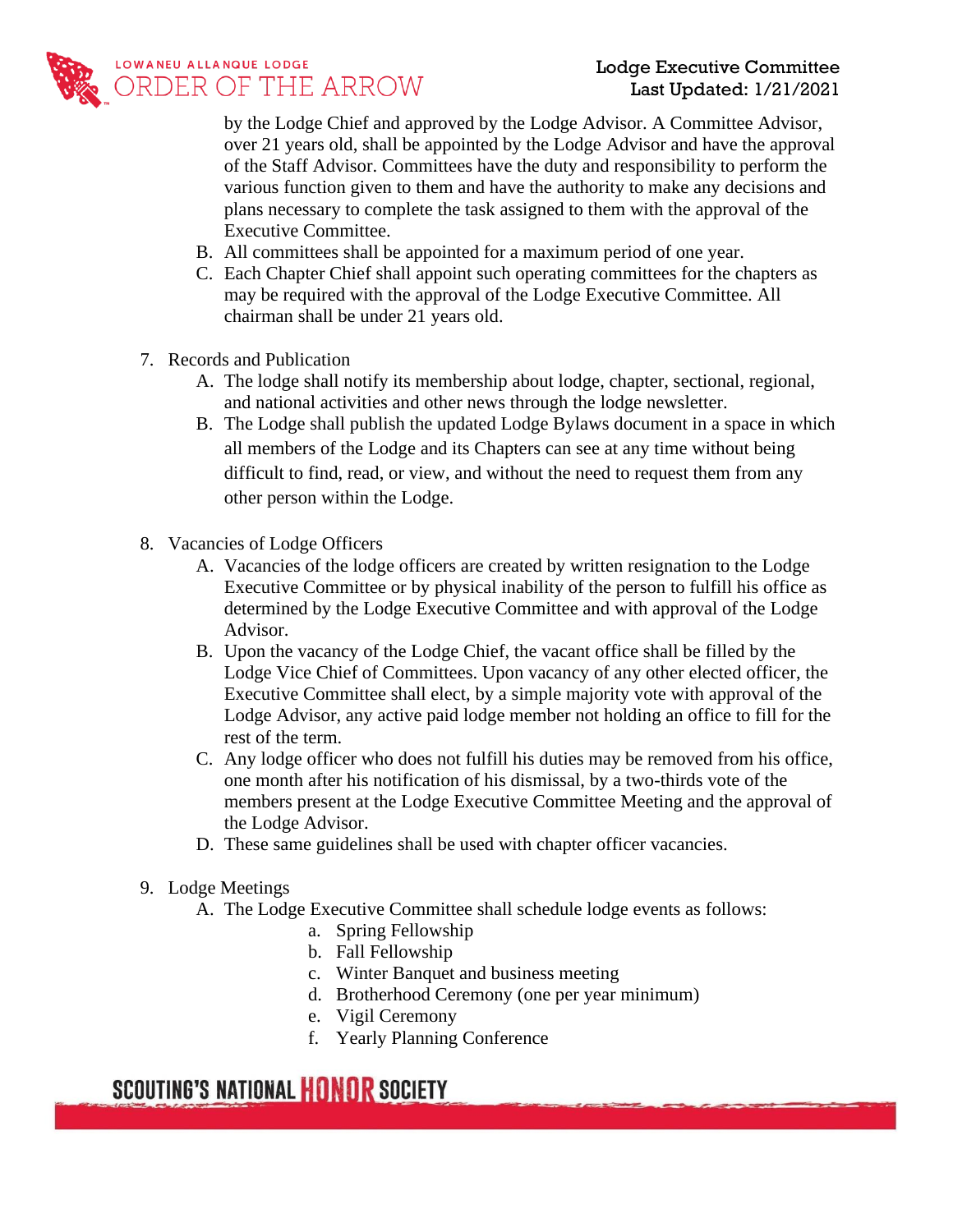

- g. Lodge and Chapter Officer Training
- h. Camp Service Weekend (optional, if not required by Council Camping Committee)
- i.
- B. The Lodge Executive Committee shall hold at least four meetings a year.
- C. Special meetings of the Lodge Executive Committee or of the entire lodge can be called by the Lodge Advisor or Staff Advisor, or by the Lodge Chief with the approval of the Lodge Advisor.
- D. Each meeting of the lodge and chapter shall open with the Order of the Arrow Obligation, be conducted in an orderly, business-like fashion, and be closed with the Order of the Arrow Song.
- E. Any lodge members at or over the age of twenty one shall have no vote with matters concerning the lodge.
- 10. Dues and Other Fees
	- A. There shall be an induction fee, established by the Lodge Executive Committee, prior to the induction or at the time of induction.
	- B. The Lodge Executive Committee shall determine the amount of the annual dues subject to the approval of the Council Scout Executive. The amount shall be determined by the Lodge Executive Committee and will be payable on December 31 of each year. If inducted at the Spring or Fall Fellowships, their dues paid will last until December 31 of the year inducted.
	- C. All fees and dues will be collected through mail or at any lodge event. All dues must be handled by the Lodge Treasurer.
	- D. Any member failing to pay their current year's dues will be placed on the inactive list.
	- E. All transfers of members into this lodge from other lodges shall pay the current year's dues, then they are eligible to wear our lodge pocket flap.
- 11. Finances
	- A. The Lodge Treasurer shall work in close cooperation with the Council Service Center and the Chapter Treasurers in maintaining a current financial record. He shall present a financial report of all lodge finances. He shall promote the promptness of dues, to be payable by December 31.
	- B. The Lodge Executive Committee shall develop a annual budget which shall be submitted to and approved by the Council Scout Executive. In the development of this budget, fund will be made available to the chapters for mailings, service projects, and activities.
	- C. All Order of the Arrow funds shall go through the Council Service Center and also go through all normal and approved accounting procedures. All approved bills will be paid by the Council Service Center.
	- D. Chapters must have the approval of the Executive Committee prior to incurring expenses beyond a pre-set petty cash account or operating fund.